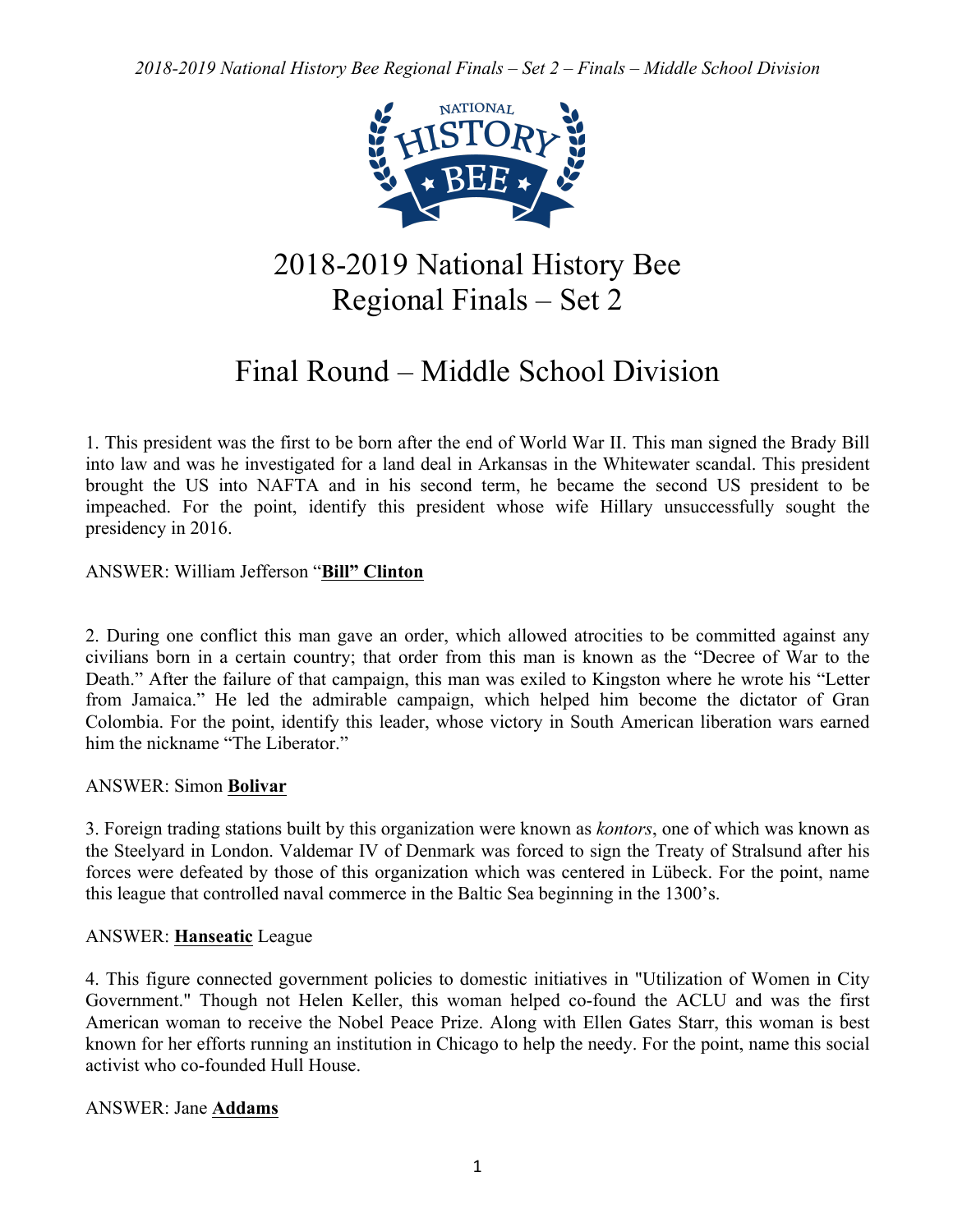### *2018-2019 National History Bee Regional Finals – Set 2 – Finals – Middle School Division*

5. Due to his superior gunpowder-based weapons, a Spaniard named Judar Pasha managed to conquer this empire at the Battle of Tondibi. One leader of this empire named Askia the Great was able to take over large territories of the Hausa in what is now Nigeria. With a capital at Gao, this empire was led by such kings as Sonni Ali. Ruling in the fifteenth and sixteenth centuries, for the point, name this West African Empire.

#### ANSWER: **Songhai** Empire

6. Along with infrastructure spending and a national bank, this was one of the three main policies Henry Clay proposed as part of the American System. The Nullification Crisis arose after two of these policies were declared unconstitutional within the boundaries of South Carolina, including an 1828 example called one "of Abominations." For the point, name these revenue generating protective taxes on imports and exports.

#### ANSWER: **tariff**s (abominations mainly)

7. One inhabitant of this island stayed in the home of Betsy Balcombe during the construction of its Longwood House. Zulu leader Cetshwayo's son was sent to this island whose most famous inhabitant was forced to live here after the Hundred Days. That inhabitant of this island had previously escaped from Elba. Found in the middle of the South Atlantic Ocean, for the point, name this island where Napoleon died in exile.

#### ANSWER: **St. Helena**

8. The highest voter turnout by percentage of eligible voters occurred during this election year in which the winning candidate won one more electoral vote than his opponent. An Ohio Republican won the presidency in this election year in which Samuel Tilden was passed over by the House in return for the withdrawal of troops from the South. For the point, name this election year in which a compromise allowed Rutherford B. Hayes to prevail.

#### ANSWER: Election of **1876**

9. The fact that no bullets were fired during a military coup in this country led that coup to be called the Carnation Revolution. An economist named Antonio Salazar ruled this country as leader of its authoritarian Estado Novo regime during the mid- $20<sup>th</sup>$  century. In 1910, this country's ruling of House of Braganza was brought to an end. For the point, identify this country that suffered a devastating 18<sup>th</sup> century earthquake that produced tsunamis on the Iberian Peninsula.

#### ANSWER: **Portugal**

10. This court case gave rise to the court case of *McGrain v. Daugherty*. Thomas Walsh led investigations of this scandal that saw Edward Doheny given rights to certain areas of the Elk Hills. This scandal arose after Interior Secretary Albert Fall leased Navy reserves of the central good to large corporations. For the point, name this 1920's scandal involving bribes given for oil contracts that rocked the Harding presidency.

#### ANSWER: **Teapot Dome** Scandal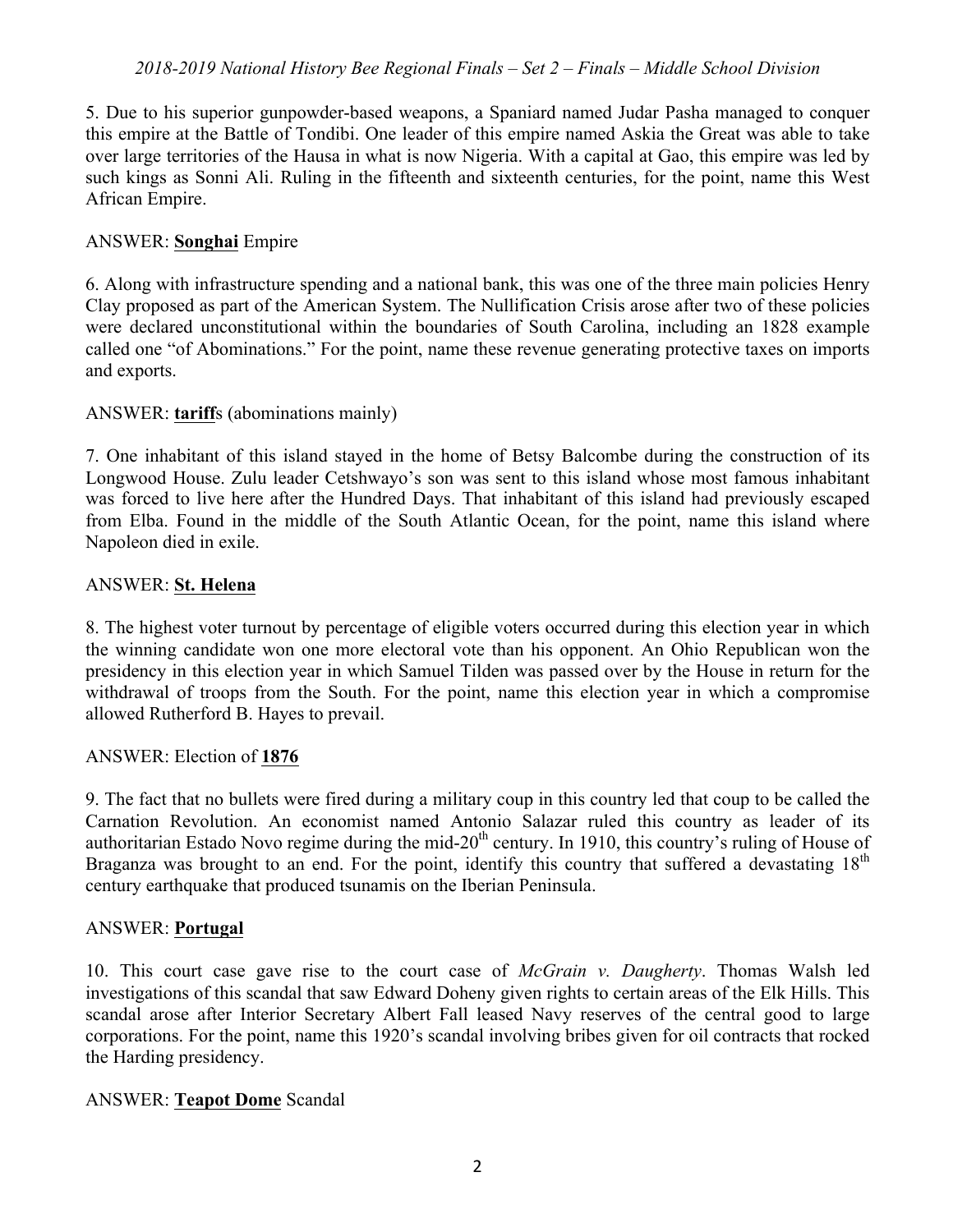### *2018-2019 National History Bee Regional Finals – Set 2 – Finals – Middle School Division*

11. This man's namesake mausoleum is found next to the Umayyad Mosque in Damascus. The leader of the Ayyubid Dynasty, this man's forces lost the Battle of Montgisard but, ten years later, managed to captured Guy of Lusignan during the Battle of Hattin in 1187. Richard the Lionheart was unable to recapture Jerusalem from, for the point, what Muslim sultan who warred with European armies during the Third Crusade?

#### ANSWER: **Saladin**

12. A prophecy given before this battle stated that a certain city would be saved by a wall of wood, which caused one leader to build a fleet. This battle's fighting was concentrated around Saint George Island and, following this battle, the losing commander said "My men have become women and women have become men." For the point, identify this large naval battle that saw a victory for the Greeks over the fleet of Xerxes I.

### ANSWER: Battle of **Salamis**

13. On this island, Koxinga defeated its European colonists and established a namesake regime. Shortly after his electoral victory, Donald Trump controversially called the leader of this island, Tsai Ing-Wen. Known as Formosa under the Dutch, this island was where Chiang Kai-Shek ruled from after 1949. For the point, name this island off the east coast of mainland China.

### ANSWER: **Taiwan**

14. Before becoming chief justice, Earl Warren was the losing vice presidential candidate in this election in which then South Carolina governor Strom Thurmond carried four states as a candidate for the Dixiecrat Party. A picture at St. Louis Union station shows the winner of this election holding a famous *Chicago Tribune* issue which claimed that Thomas Dewey had defeated its winner. For the point, name this election won by Harry Truman.

#### ANSWER: Election of **1948**

15. This position was disestablished following the Treaty of Lausanne as part of the secularization campaign of Ataturk. The holders of this position known as "Rashidun" are believed, in Suuni Islam, to have been the only ones to hold this position who followed the Qu'ran, and as such are called "Rightly Guided." For the point, identify this position held by the successors of Muhammad, which ISIS claimed to have re-established.

#### ANSWER: **Caliph** (accept **Caliphate**)

16. An architect named Dinocrates of Rhodes was responsible for the design of this city, one of whose famous buildings was proposed by Demetrius of Phalerum. Another monument in this city sometimes known as the Pharos was built under the reign of Ptolemy II Philadelphus. Over 100,000 books were thought to have been kept in a library in, for the point, what Egyptian city home to a famous lighthouse?

#### ANSWER: **Alexandria**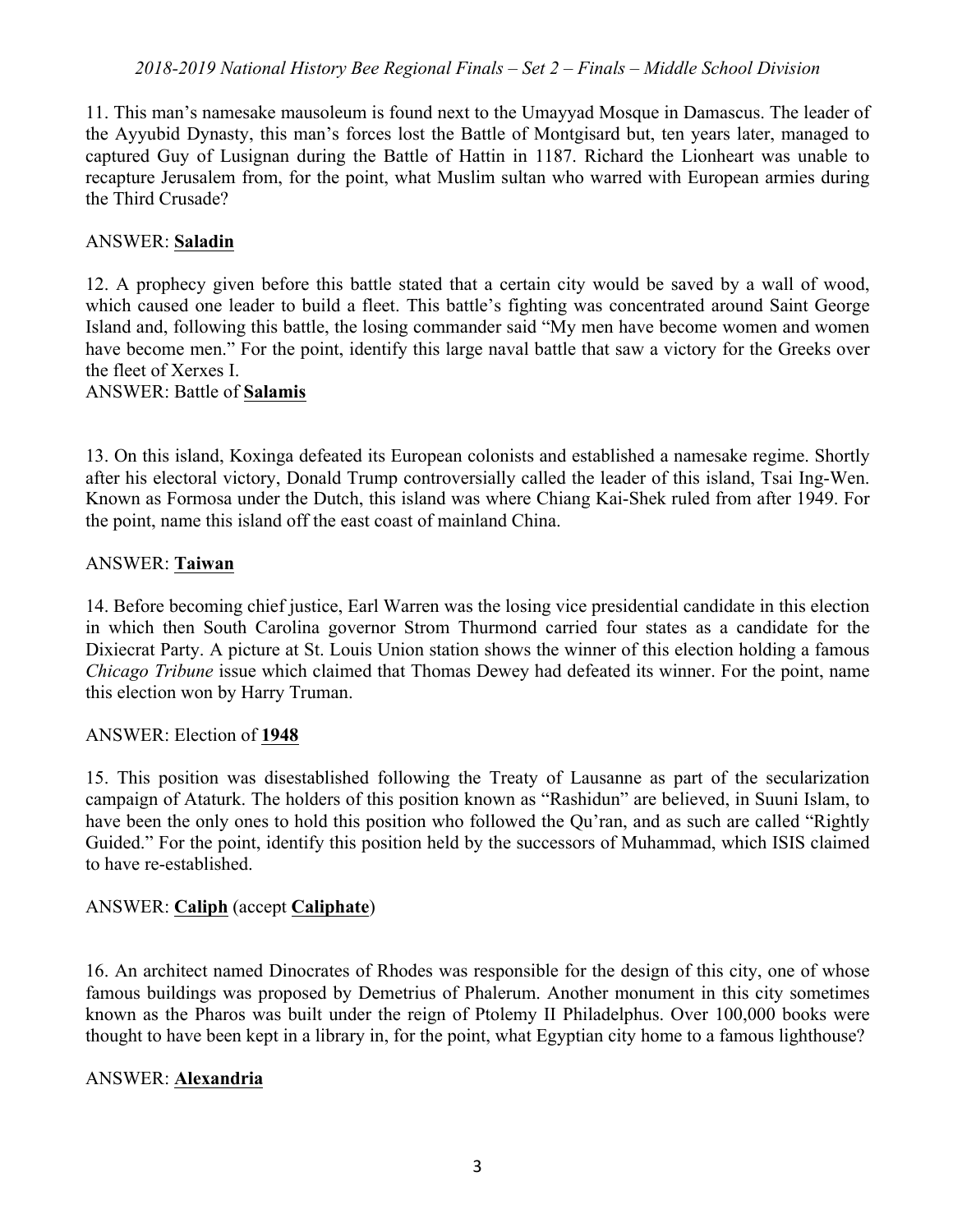## *2018-2019 National History Bee Regional Finals – Set 2 – Finals – Middle School Division*

17. This person was at various times in her life married to both the author of the play *The Crucible* and to a baseball player who had a record 56-game hitting streak. This person appeared in an iconic scene above a subway grate in the film *Some Like it Hot* and the song "Candle in the Wind" by Elton John laments her early death. For the point, name this iconic actress who starred in films in the 1950's including *Gentlemen Prefer Blondes*.

#### ANSWER: Marilyn **Monroe**

18. Biggin Hill was temporarily shut down during this battle that began with a series of "nuisance raids." Operation Eagle Attack was the central assault conducted during this battle which was to be followed by an invasion known as Operation Sea Lion. In one speech, Winston Churchill claimed that this battle was to start after claiming the "Battle of France is over." For the point, name this 1940 battle above the United Kingdom.

#### ANSWER: Battle of **Britain**

19. Herman Mynter provided the first diagnosis in response to this event, whose perpetrator had been influenced by Emma Goldman and other anarchists. A "Safety Automatic" revolver was used to carry out this event inside the Temple of Music. Leon Czolgosz [**CHOLE-gosh**] carried out this event that occurred during the Pan-American Exposition in Buffalo, New York. For the point name this 1901 event that ended the life of an American president.

ANSWER: **assassination** of **McKinley** (accept murder, killing, etc. in place of assassination)

20. As part of his country's  $101<sup>st</sup>$  Amendment, this man's government was able to implement a nationwide Goods and Services Tax. That took place as part of a wider economic campaign led by this man that included the controversial demonetization of large banknotes. This leader of the BJP served for over a decade as the Chief Minister of Gujarat before succeeding Manmohan Singh in his current post. For the point, name this current Prime Minister of India.

#### ANSWER: Narendra **Modi**

21. During this war, members of the Pennsylvania National Guard were targeted in a Scud missile attack. A key point of fighting in this war was a road known as the Highway of Death, which led to one side's city of Basra. Norman Schwarzkopf led Operation Desert Storm during this conflict that was fought under the presidency of George H.W. Bush. For the point, name this 1990's conflict sparked by the Iraqi invasion of Kuwait.

ANSWER: First or Persian **Gulf** War (accept Operation **Desert Storm** before mention, do not accept or prompt on "Iraq War" but prompt on "First Iraq War")

22. A set of five tenets were put forth in a constitutional document passed during this period called the Charter Oath. The Boshin War helped the military bring about the beginning of this period. The Iwakura Mission was sent to learn about western culture during this period that saw an over tenfold increase in its country's silk production. Occurring immediately after the Tokugawa Shogunate, for the point, name this period of modernization in Japan.

#### ANSWER: **Meiji** Restoration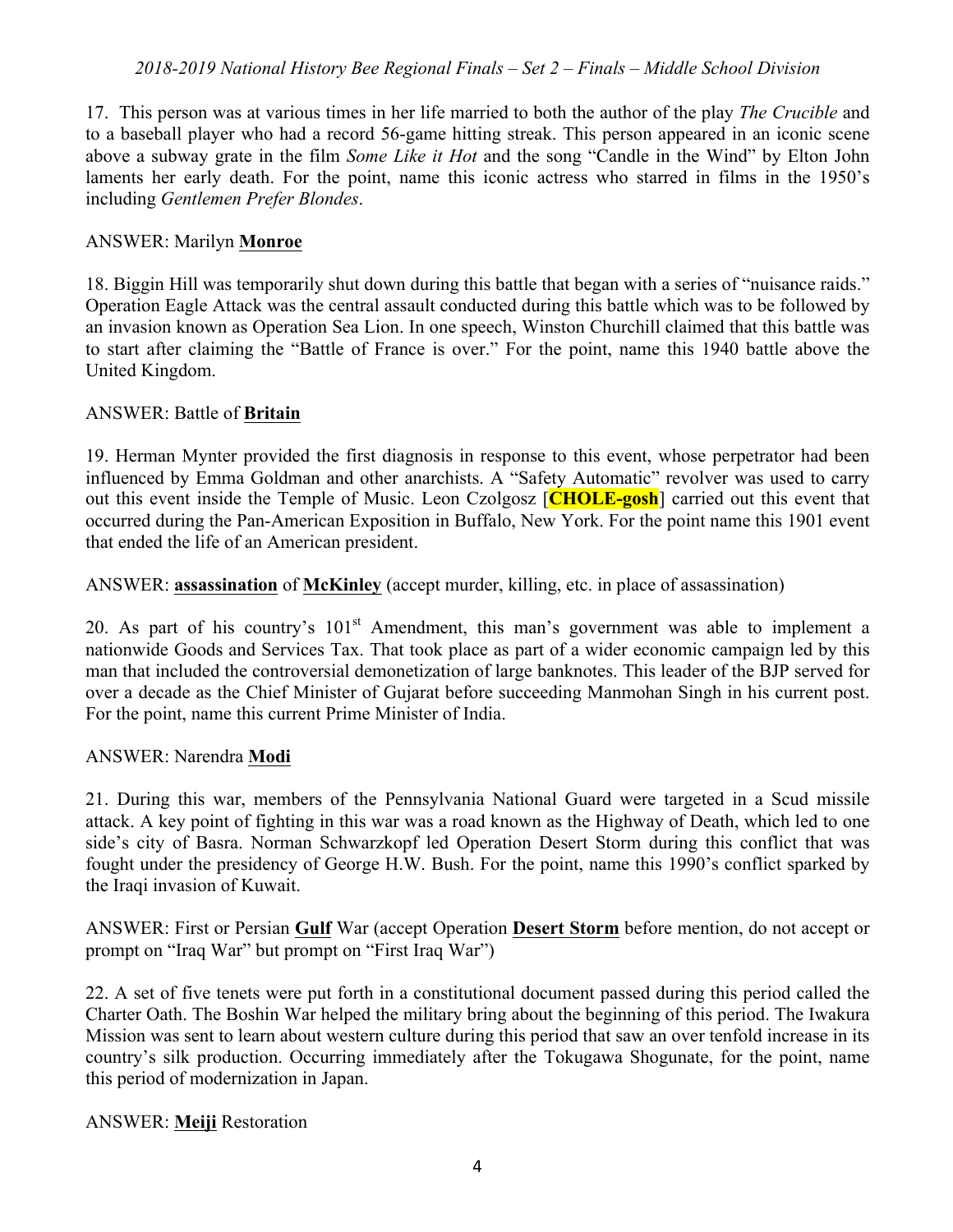23. The Madiun Affair occurred during this country's independence movement. The Golkar Party operates in this country, and its first leader withdrew from the UN in 1968 and declared the "guided democracy" program. East Timor broke off from this country in 2002, a year that also saw terrorist bombings in Bali. For the point, identify this country whose leaders included Suharto and Sukharno who governed from Jakarta.

## ANSWER: **Indonesia**

24. An attempt to take power from this family by assassinating several of its key members was known as the Pazzi Conspiracy. Under the employ of a member of this family, Bartolomeo Cristofori was able to invent the piano. Cosimo the Elder was a prominent leader of this family, whose "Magnificent" member Lorenzo was a patron of artists like Botticelli. For the point, name this prominent banking family that controlled the politics of Florence.

## ANSWER: **Medici** family

25. This civilization had its capital at Hatussa, and this civilization spoke the largest Anatolian Indo-European language. This civilization was perhaps the largest victim of the Sea People's invasion, and this civilization was the first to enter the Iron Age. This civilization's leader Hattusili signed the world's first treaty following the Battle of Kadesh. For the point, identify this ancient civilization that was centered in modern-day Turkey.

## ANSWER: **Hittite Civilization**

26. The death of Chinese Gordon in this country nowhere near China prompted Herbert Kitchener to seek revenge against its Mahdists at the Battle of Omdurman. Gun wielding horsemen that have operated in this country's Darfur region are known as the Janjaweed. Nubia was located in the center of what is now this country that in 2011 saw its southern portion became a new nation. For the point, name this African country with capital at Khartoum.

## ANSWER: **Sudan**

27. This person aided James Montgomery's raids along the Combahee River. Sarah Hopkins wrote "Scenes in the Life" of this woman. This person, whose picture has been proposed to be added to the \$20 bill, helped John Brown plan the raid on Harper's Ferry and later became a Union spy. William Lloyd Garrison labeled this woman "Moses" due to her abolitionist activities. For the point, name this former slave who would routinely lead slaves out of the South. ANSWER: Harriet **Tubman**

28. David Greenglass claimed that he gave a false testimony regarding these individuals. The Venona decryption project declassified documents associated with these two figures who were arrested after Klaus Fuchs was caught communicating about developments of the Manhattan Project to the Soviets. For the point, name this husband and wife duo who were executed in 1953 on charges of espionage.

## ANSWER: Julius and Ethel **Rosenberg**